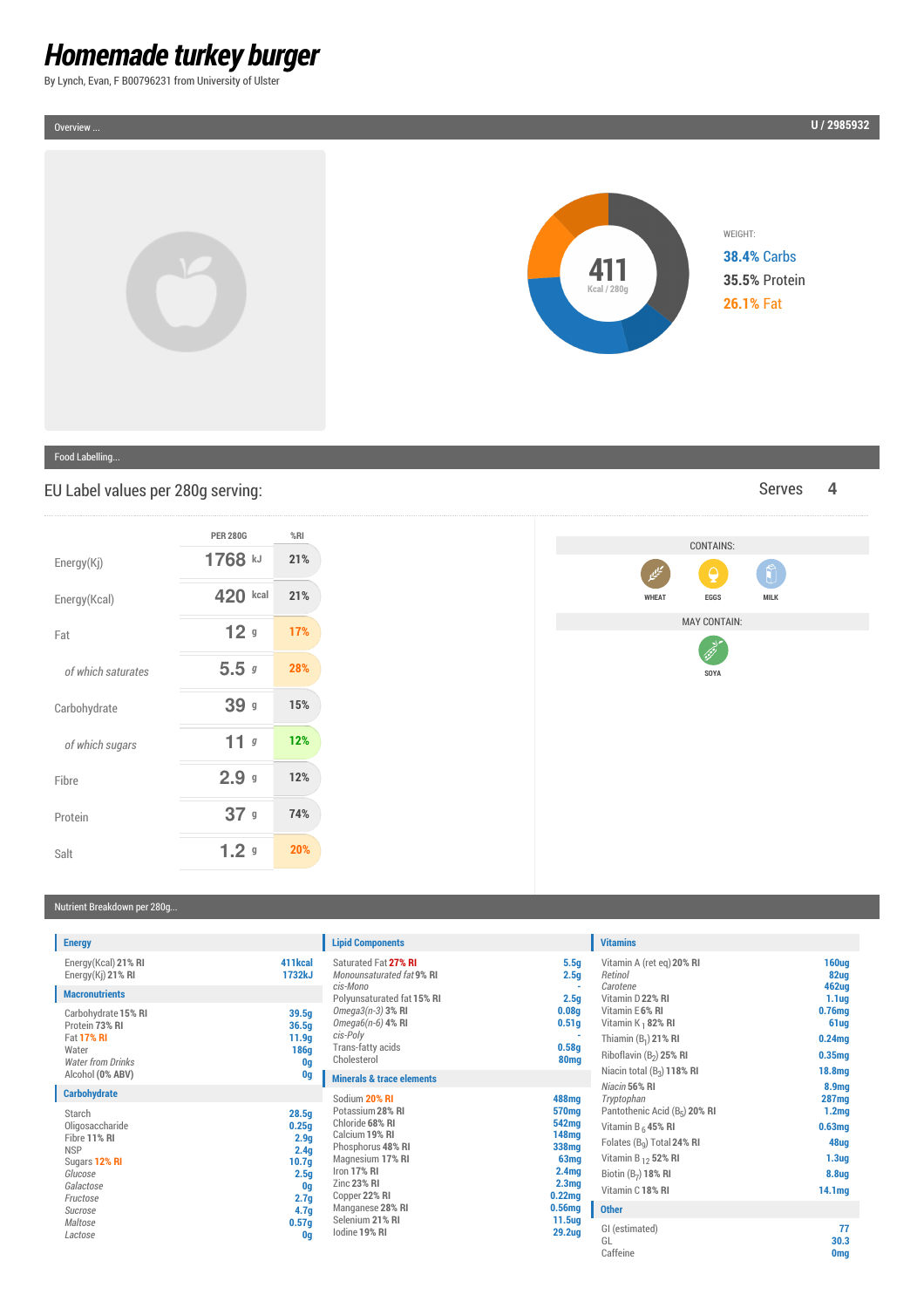| Recipe Ingredients                     | Quantity:        | Description:                   |
|----------------------------------------|------------------|--------------------------------|
| Turkey mince, 2% fat                   | 400 <sub>q</sub> | 1x Medium Pack                 |
| 2 eggs                                 | 94g              | 2x Small, size 4               |
| 1 small finely diced onion             | 60g              | 1x small                       |
| Tomatoes, standard, raw                | 144g             | 8x slice                       |
| Spinach, baby, raw                     | <b>80g</b>       | 1x NHS Serving (1 cereal bowl) |
| <b>Brioche</b>                         | 300 <sub>g</sub> | 4x Average serving             |
| Cheese, Mozzarella, 10% fat, Sainsbury | 40 <sub>g</sub>  | 1x Small ball                  |

#### Portions / Pack Sizes ...

| 1 Serving      |  |
|----------------|--|
|                |  |
| 280g / 419kcal |  |

#### Ingredient List (QUID) ...

2% fat turkey mince (35.8%), Brioche (26.8%) ( **Wheat, Eggs, Milk**), Tomatoes (12.9%), **Eggs** (8.4%), Spinach (7.2%), Onions (5.4%), Mozzarella cheese (3.6%) ( **Milk**)

#### Cooking Instructions & Notes

- 1. Mix together the mince, eggs, onion and squeeze into patties to make the burgers.
- 2. Don't add salt or seasoning before you fry the burgers this will make them dry!
- 3. Turn a griddle pan to high heat, use spray oil if you need to, cook burger on both sides, searing to seal.
- 4. Once burgers are cooked through, allow them to rest for about 2mins whilst you prep the buns.

5. Open up the brioche, layer on some sliced tomato, lettuce. Pop the burger on top of this and then layer on the mozzarella.

6. Add some low kcal or low fat sauce and enjoy.

#### RECIPE FACTS:

- high in iron, zinc and B vitamins
- full amino acid compliment

food fact: opting for leaner cuts of meat is advisable when looking at saturated fat intake - saturated fats from